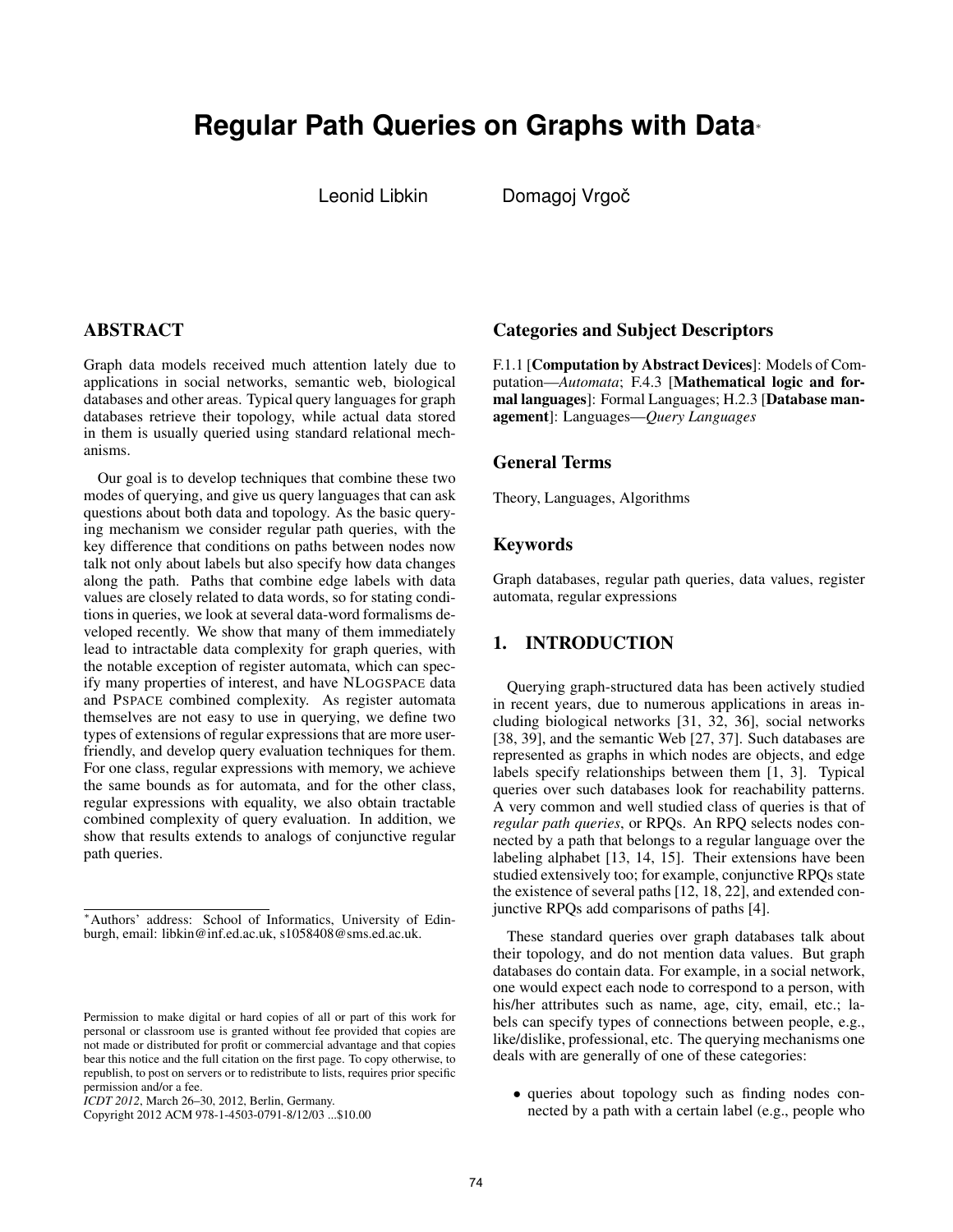are connected via professional links), or

*•* queries about data, i.e., essentially relational queries (e.g., finding pairs of people of the same age).

What these languages are incapable of doing is *combining* data and topology. As an example of a query that involves such a combination, consider a query looking for people who are connected via professional links and are of the same age. This query states the existence of a path with a certain property and then relates data values at the end of the path. Another example is a query that finds people who are connected via professional links restricted to people of the same age. In this case, comparison of data values (having the same age) is done for every node along the path.

Extending languages that handle structure to languages that handle both structure and data is not new in database theory. For very simple types of paths it was considered in graph object-oriented models [42], but most notably it happened in the study of XML [8, 40, 41]. For example, languages such as XPath exist in their structural variants as well as extensions that handle data comparisons [6, 9, 20, 34]. A standard abstraction one uses for extending from structure to data in the case of XML is *data trees*, in which data values are attached to tree nodes [9, 29, 40]. The focus of the study of such extensions has been both on querying, where one is concerned with efficient evaluation [7, 24], and on reasoning, where one is concerned with the decidability of the satisfiability problem [9, 10].

So likewise, we consider graph databases where nodes can carry data values. An example of such a graph database is shown in Fig. 1. It has five nodes,  $v_1, \ldots, v_5$ ; data values are shown inside the nodes, and edge labels next to the edges. As an initial assumption, we assume that each node carries just one data value. This is not a real restriction for two reasons. First, if a node has a tuple of data values (e.g., person's name, age, email, etc., in a social network) this could be modeled by extra edges to nodes with those data values. And second, the way we design languages for querying graph databases with data values will make it very easy to extend them to such a setting.

An RPQ may ask for pairs of nodes connected by a path from the regular language (*ab*) *∗* . In the graph in Fig. 1, one possible answer is  $(v_1, v_3)$ , another –  $(v_1, v_5)$ . To combine this with data values, we may ask queries of the following kind:

- *•* Find nodes connected by a path from (*ab*) *∗* such that the data values at the beginning and at the end of the path are the same. In this case,  $(v_1, v_3)$  is still in the answer but  $(v_1, v_5)$  is not.
- *•* We may extend comparisons to other nodes on the path, not only to the first and last nodes. For example, we may ask for nodes connected by paths along which the data value remains the same, or on which all data values are different from the first one. The pair  $(v_1, v_3)$ is in the answer to the first query (the path  $v_1v_4v_3$  witnesses it), while the pair  $(v_1, v_5)$  is in the answer to the second, as witnessed by the path  $v_1v_2v_5$ .



Figure 1: A graph database with data values

What kind of languages can we use in place of regular languages to specify paths with data? To answer this, consider, for example, a path  $v_1v_2v_5v_3$  in the graph. If we traverse it by starting in  $v_1$ , reading its data value, then reading the label of  $(v_1, v_2)$ , then the data value in  $v_2$ , etc., we end up with the following sequence: 1*a*2*b*3*a*1. We shall refer to them as *data paths*. They are extremely close to an object that has been actively studied in the XML context – namely, *data words* [8, 10, 40, 41]. A data word is a word in which every position is labeled by both a letter from a finite alphabet (e.g., *a* or *b*) and a data value (e.g., a number). Data paths are essentially data words with an extra data value. We can represent the data path  $1a2b3a1$  as a data word  $\binom{\#}{1}\binom{a}{2}\binom{b}{3}\binom{a}{1}$ , where  $#$  is a special symbol reserved for the extra data value.

We can thus use multiple formalisms developed for data words (with a minor adjustment for the extra value) to specify data paths. Such formalisms abound in the literature, and include first-order and monadic second-order logic with data comparisons [9, 10], LTL with freeze quantifiers [16], XPath fragments [8, 20], and various automata models such as pebble and register automata [11, 28, 29, 30, 33].

The question is then, which one to choose? To answer this, we look at data complexity of query answering for each of these formalisms. We show that as long as the formalism is capable of expressing what is perhaps the most primitive language with data value comparisons (two data values are equal) and is closed under complementation, then *data* complexity is NP-hard. Clearly one cannot tolerate such high data complexity, and this rules out most of the formalisms except *register automata*.

We then study query answering with register automata (adjusted for data paths from data words). We present an algorithm that is based, as expected, on computing products of automata; with nonemptiness performed on-the-fly, this gives us an NLOGSPACE data complexity bound, and PSPACE-completeness for combined complexity. The bound for data complexity is good (it matches the usual RPQs) and the bound for combined complexity is tolerable (equivalent to that of FO, but higher than the NP bound for conjunctive RPQs or the PTIME bound for RPQs).

However, automata are not an ideal way of specifying con-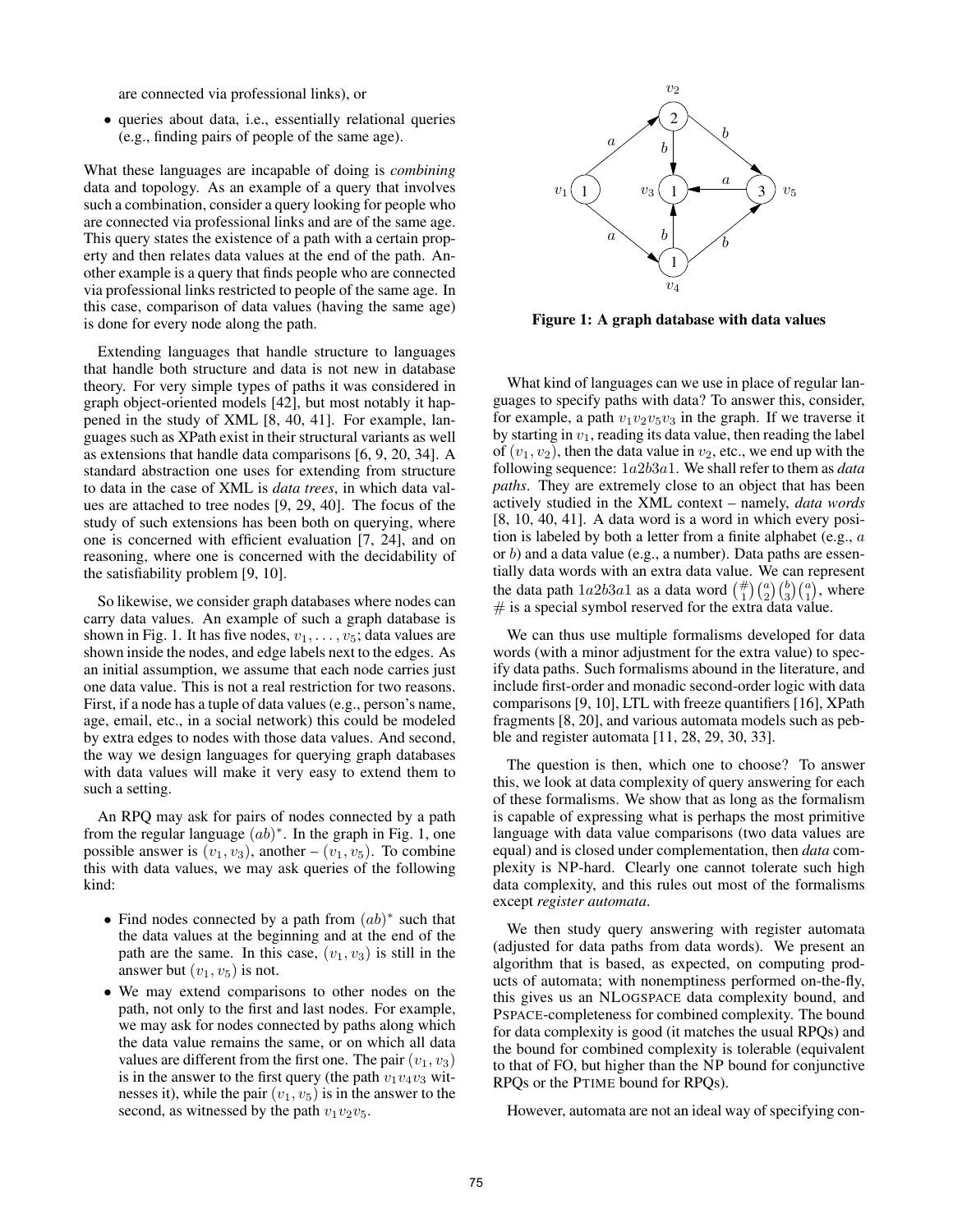ditions in queries. In RPQs, we use regular expressions rather than NFAs. While some regular expressions have been considered for register automata [30], they are very far from intuitive. So we propose two types of regular expressions that can be used in queries.

The first, close in spirit to automata themselves, lets one bind a data value and use it later. For example, to express the query "connected by a path along which the data value remains the same", we would use the expression  $\downarrow x$ .  $(\Sigma[x^=])^*$ . This expression says: bind  $x$  in the beginning of the path (i.e., to the first data value), and then go along, if labels are arbitrary  $(\Sigma)$  and the condition  $x^=$ , meaning that the value is equal to *x*, holds. These expressions are much easier to write than the automata, and at the same time they can be translated into register automata; thus data complexity of queries remains in NLOGSPACE. We show that the combined complexity remains the same as for automata, i.e., PSPACE-complete (except in a rather limited case when the Kleene star is not used: then it drops to NP-complete).

This motivates a second class of expressions that restrict the ability to compare data values along the path; instead, one can only do comparisons for chosen subexpressions. A simple example of such an expression is  $\Sigma^+$ , which denotes nonempty data paths that have same data value at the beginning and at the end of the path:  $\Sigma^+$  indicates the label of the path, and the subscript  $=$  states the condition for the first and the last data values. A slightly more elaborate example is  $\Sigma^* \cdot \Sigma^+$ . It says that a subpath conforms to  $\Sigma_{=}^+$ , i.e., it denotes data paths on which two data values are equal. For expressions of this kind, we give a polynomialtime algorithm for combined complexity. The key idea is to translate expressions into push-down automata and then take the product with an automaton obtained efficiently from the graph database.

Finally, we show that our results extend to analogs of conjunctive regular path queries that use data comparisons. There is no penalty to pay in terms of complexity except one case, where we have to deal with the same increase of complexity as in going from the usual RPQs to their conjunctive analogs [12, 14].

Organization In Section 2 we define data graphs and generic queries over them. In Section 3 we rule out several formalisms for specifying data paths due to prohibitively high data complexity for them. In Section 4 we define register automata and study complexity of query evaluation for them. We do the same in Section 5 for regular expressions with memory and in Section 6 for regular expressions with equality. Finally in Section 7 we look at conjunctive queries based on the formalisms proposed in the previous sections. Due to space limitations, most proofs are only sketched, and complete proofs are given in the appendix.

### 2. PRELIMINARIES

Let Σ be a finite alphabet, and *D* a countably infinite set of data values. Data graphs will have edges labeled by letters from Σ and nodes that store data values from *D*.

DEFINITION 2.1 (DATA GRAPHS). *A* data graph *(over*  $\Sigma$  *and*  $D$ *) is a triple*  $G = \langle V, E, \rho \rangle$ *, where:* 

- *• V is a finite set of nodes;*
- *• E ⊆ V ×* Σ *× V is a set of labeled edges; and*
- *• ρ* : *V → D is a function that assigns a data value to each node in V .*

A path between nodes  $v_1$  and  $v_n$  in a graph is a sequence

$$
\pi = v_1 a_1 v_2 a_2 v_3 \dots v_{n-1} a_{n-1} v_n \tag{1}
$$

such that each  $(v_i, a_i, v_{i+1})$ , for  $i < n$ , is an edge in *E*. Corresponding to the path *π* (1) we have a *data path*

$$
w_{\pi} = \rho(v_1)a_1\rho(v_2)a_2\rho(v_3)\dots\rho(v_{n-1})a_{n-1}\rho(v_n) \quad (2)
$$

which is a sequence of alternating data values and labels, starting and ending with data values. The set of all *data paths*, i.e., such alternating sequences over  $\Sigma$  and  $D$ , will be denoted by  $\Sigma[D]^*$ . For both paths and data paths, we use the notation  $\lambda(\pi)$  or  $\lambda(w_{\pi})$  to denote their label, i.e. the word  $a_1 \ldots a_{n-1} \in \Sigma^*$ .

Returning to Figure 1 from the Introduction, one example that we used was the path  $\pi = v_1 a v_2 b v_5 a v_3$ . The corresponding data path  $w_\pi$  is  $1a2b3a1$  since data values of  $v_1, v_2, v_5$ , and  $v_3$  are  $1, 2, 3$ , and 1, respectively. Its label is *aba*.

Recall that *regular path queries*, or *RPQs*, over usual labeled graphs are queries of the form  $Q = x \stackrel{L}{\longrightarrow} y$ , where *L ⊆* Σ *∗* is a regular language. Given a graph *G* (the data part is irrelevant for RPQs),  $Q(G)$  is the set of pairs of nodes  $(v, v')$  such that there is a path  $\pi$  from  $v$  to  $v'$  whose label *λ*( $π$ ) is in *L*.

By analogy, we define *data path queries*. Syntactically they are expressions  $Q = x \stackrel{L}{\longrightarrow} y$ , as before, but now  $L \subseteq$  $\Sigma[D]^*$  is a set of data paths. If *G* is a data graph, then  $Q(G)$ is the set of pairs of nodes  $(v, v')$  such that there is a path  $\pi$ from *v* to *v'* whose associated data path  $w_{\pi}$  is in *L*.

As with relational queries and RPQs, we will be interested in *data and combined complexity* of query evaluation problem, i.e. checking, for a data path query *Q*, a data graph *G* and a pair of nodes  $(v, v')$ , whether  $(v, v') \in Q(G)$  (for data complexity, of course, the query *Q* will be fixed).

# 3. LANGUAGE FOR PATHS: RULING OUT BAD ALTERNATIVES

To talk about data path queries, as just defined, we need to express properties of paths with data. As we already mentioned, these are essentially data words, with an extra data value attached. Quite a few languages and automata models have been developed for data words over the past few years, mainly in connection with the study of XML, especially XPath. We now give a quick overview of them. A more extensive survey can be found in [40].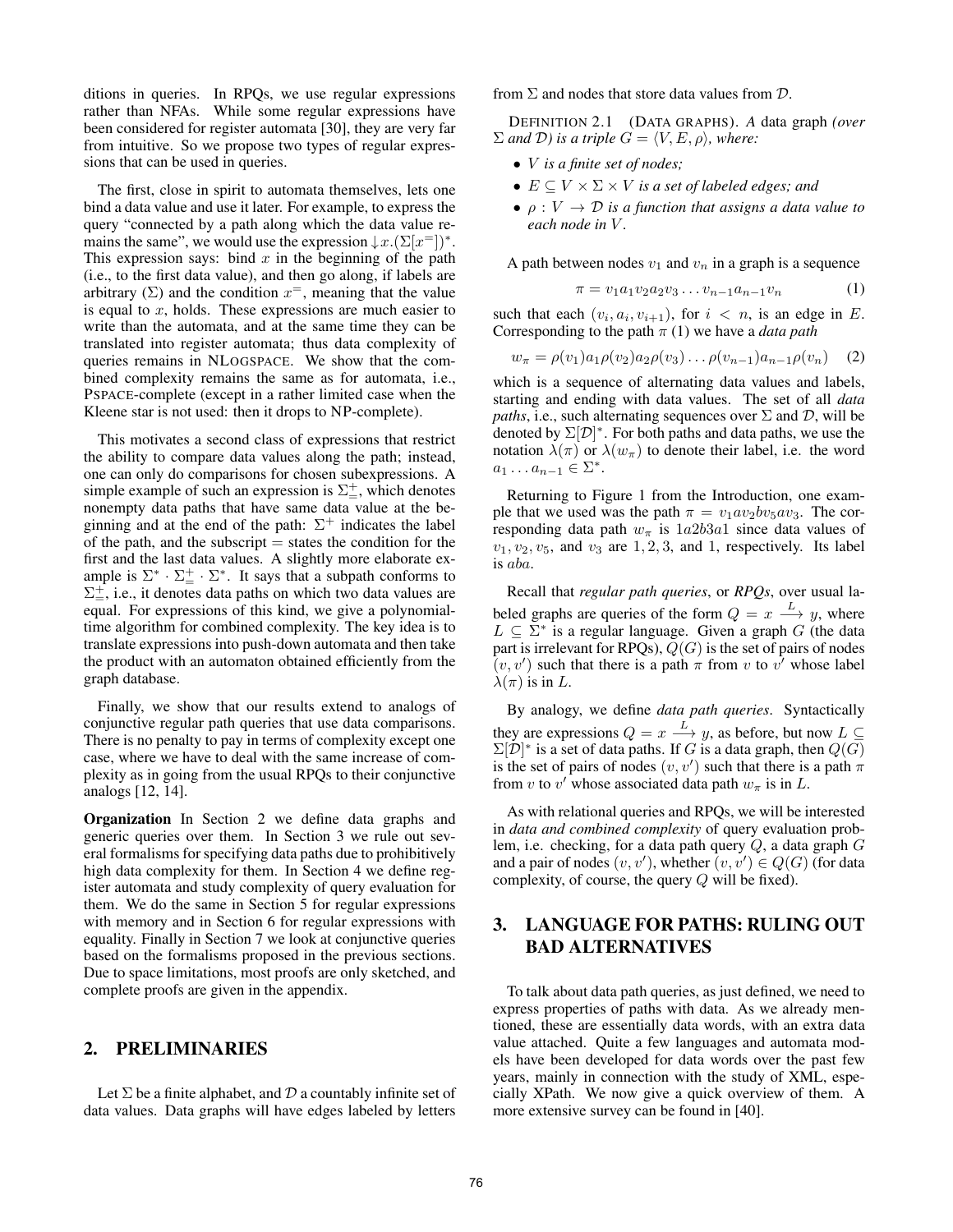- FO(*∼*) and MSO(*∼*) These are first-order logic and monadic second-order logic extended with the binary predicate *∼* saying that data values in two positions are the same. For example,  $\exists x \exists y \ a(x) \land a(y) \land x \sim y$ says that there are two *a*-labeled positions with the same data value. Two-variable fragments of FO(*∼*) and existential MSO with the *∼* predicate have been shown to have decidable satisfiability problem [9, 10].
- Pebble automata These are basically finite state automata equipped with a finite set of pebbles. To ensure regular behavior pebbles are required to adhere to a stack discipline. The automata are modeled in such a way that the last placed pebble acts as the automaton head and we are allowed to drop and lift pebbles over the current position. In addition to this we can also compare the current data value to the one that already has a pebble placed over it. Algorithmic properties and connections with logics have been extensively studied in [33].
- LTL*<sup>↓</sup>* This is the standard LTL expanded with a freeze operator that allows us to store the current data value into a memory location and use it for future comparisons. The full logic has undecidable satisfiability problem, but various decidable restrictions are known [16, 17].
- Register automata These are in essence finite state automata extended with a finite set of registers allowing us to store data values. Although first studied only on words over infinite alphabet [28, 33, 35] they are easily extended to handle data words, as illustrated in [16, 40]. They act as usual finite state automata in the sense that they move from one position to another by reading the appropriate letter from the finite alphabet, but are also allowed to compare the current data value with ones already stored in the registers.
- XPath fragments XPath is the standard language for navigating in XML documents, i.e., for describing paths in a way that may also include conditions on data values that occur in documents. Fragments of XPath (with and without data values) have been extensively studied, see, e.g., [6, 9]. While in general the satisfiability problem is undecidable, several decidable restrictions are known, e.g., [20, 21].

In deciding which formalism to choose, we look at the *data complexity* of evaluating data path queries, and try to rule out those for which data complexity is intractable. Technically, a formalism just defines a set of allowed languages  $L \subseteq \Sigma[D]^*$ . It turns out that most of the formalisms for data words/paths are actually not suitable for graph querying. This is implied by the following result. Let *Leq* be the language of data paths that contain two equal data values.

THEOREM 3.1. *Assume that we have a formalism for data paths that can define*  $\overline{L_{eq}}$ . Then data *complexity of evaluating data path queries is* NP*-hard.*

PROOF. The proof is by showing that with  $\overline{L_{eq}}$ , one can encode the 2-disjoint-paths problem which is NP-complete [23]. This problem is to check, for a graph *G* and four nodes

 $s_1, t_1, s_2, t_2$  in *G*, whether there exist two paths in *G*, one from  $s_1$  to  $t_1$  and the other from  $s_2$  to  $t_2$  that have no nodes in common.

Assume that  $G = \langle V, E \rangle$  is a graph and  $s_1, t_1, s_2, t_2$  are four nodes in *G*. Here we assume that all four nodes are distinct. It is easy to see that with this assumption the problem remains NP-complete, because we can always add two new nodes for each repeated node and connect them with all the nodes the repeated node was connected to, thus modifying our problem to have all source and target nodes different. We let our query be  $Q = x \stackrel{L_{eq}}{\longrightarrow} y$ . Since our query will disregard edge labels we can take  $\Sigma = \{a\}$ . We will construct a data graph  $G'$  and two nodes  $s, t \in G'$  such that  $(s, t) \in Q(G')$  if and only if there are two disjoint paths in *G* from  $s_1$  to  $t_1$  and from  $s_2$  to  $t_2$ .

Let  $V = \{v_1, \ldots, v_n\}$ . The graph  $G'$  will contain two disjoint isomorphic copies of *G* (with data values and labels attached) connected by a single edge. We define the two isomorphic copies  $G_1 = \langle V_1, E_1, \rho_1 \rangle$  and  $G_2 = \langle V_2, E_2, \rho_2 \rangle$ by:

- $V_1 = \{v'_1, \ldots, v'_n\},\$
- $V_2 = \{v''_1, \ldots, v''_n\},\$
- $E_1 = \{(v'_i, a, v'_j) : (v_i, v_j) \in E\},\$
- $E_2 = \{(v''_i, a, v''_j) : (v_i, v_j) \in E\}$ and
- $\rho_1(v'_i) = \rho_2(v''_i) = i$ , for  $i = 1...n$ ,

and then let  $G' = \langle V', E', \rho' \rangle$ , where

- $V' = V_1 \cup V_2$ , •  $E' = E_1 \cup E_2 \cup \{(t'_1, a, s''_2)\}$  and
- $\rho' = \rho_1 \cup \rho_2$ .

Note that  $\rho'$  is well defined since  $V_1$  and  $V_2$  are disjoint.

Finally we define  $s = s'_1$  and  $t = t''_2$ .

We claim that  $(s, t) \in Q(G')$  if and only if there are two disjoint paths in  $G$  from  $s_1$  to  $t_1$  and from  $s_2$  to  $t_2$  in  $G$ . To see this assume first that  $(s, t) \in Q(G')$ . This means that we have a path in  $G'$  which starts in  $s'_1$  and ends in  $t''_2$ . In particular, it must pass the edge between  $t'_1$  and  $s''_2$ , since this is the only edge connecting the two graphs. Also, since all data values on this path are different we know that no node can repeat. But then we simply split this path into two disjoint paths in *G* since the structure of edges in *G′* is the same as the one in *G* with the exception of edge between  $t'_1$  and *s ′′* 2 . Also, no node can be repeated, since the corresponding nodes in  $G_1$  and  $G_2$  have the same data values.

Conversely, if we have two disjoint paths from  $s_1$  to  $t_1$ and from  $s_2$  to  $t_2$  in  $G$ , we simply follow the corresponding path from  $s'_1$  to  $t'_1$  in  $G_1$  (and thus in  $G'$ ), traverse the edge between  $t'_1$  and  $s''_2$  and then follow the path in  $G_2$  (and thus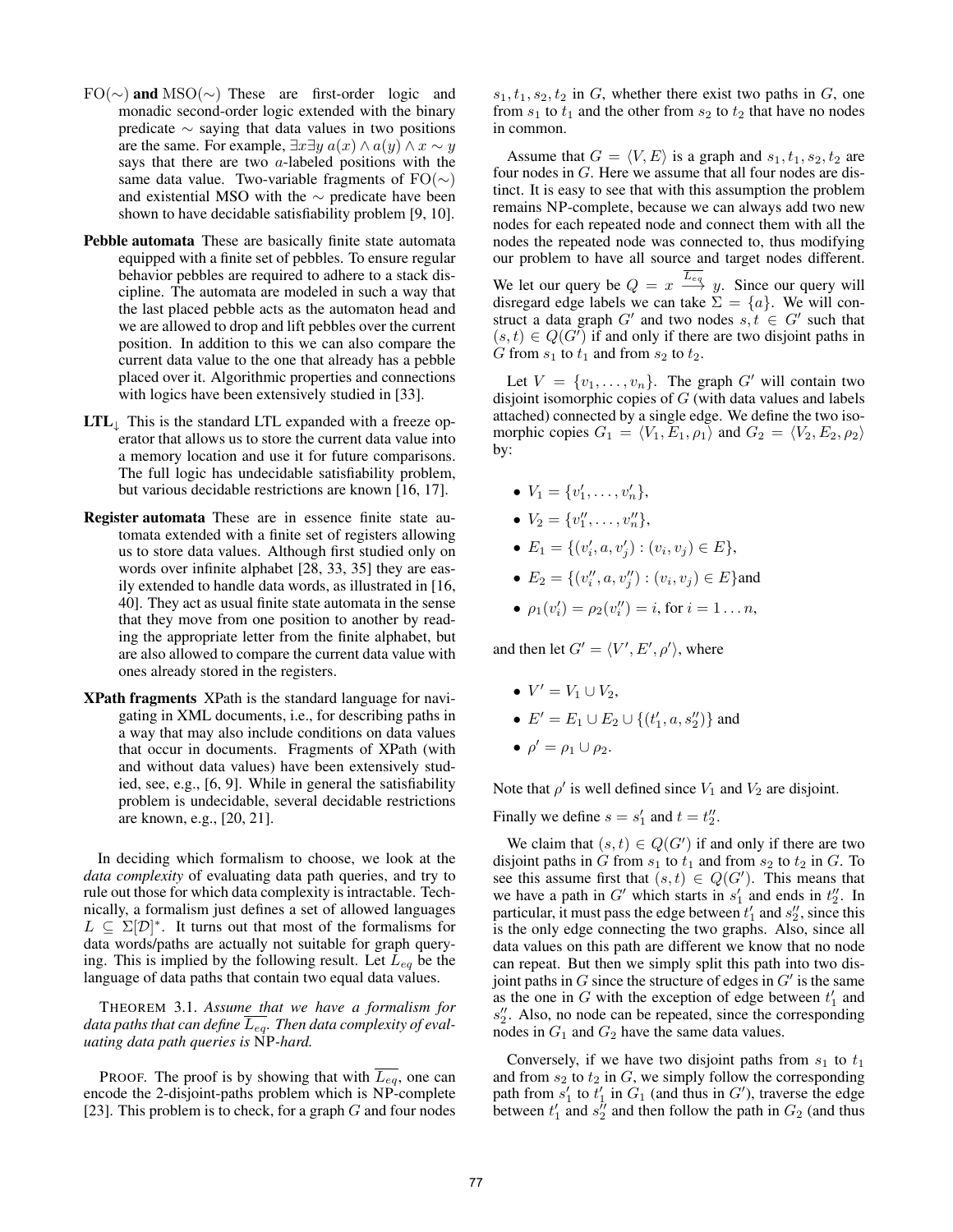in  $G'$ ) from  $s''_2$  to  $t''_2$  corresponding to the path from  $s_2$  to  $t_2$ in *G*.

This completes the proof.  $\square$ 

Note that *Leq* is about the simplest property one can express about data paths/words; it would be hard to imagine a formalism that cannot check for the equality of data values. The corollary below effectively rules out closure under complement for such formalisms if they are to be used in graph querying.

COROLLARY 3.2. *Assume that we have a formalism for data paths that can define Leq and that is closed under complement. Then data complexity of evaluating data path queries is* NP*-hard.*

This immediately rules out FO(*∼*) and its two-variable fragment, LTL with the freeze quantifier, XPath fragments closed under complement, and pebble automata.

The only hope we have among standard formalisms is *register automata*, since they are not closed under complementation [28]. In the next sections we show that we can achieve good query answering complexity with them, as well as sufficient expressivity.

## 4. DATA PATH QUERIES WITH REGIS-TER AUTOMATA

As stated in the previous section, register automata are the only standard formalism for defining classes of data words that does not immediately lead to NP-hard data complexity of queries on graphs with data. In this section we define them and study query evaluation for data path queries based on these automata. We will slightly alter the definition of register automata used in e.g. [16, 40] to work on data paths rather than data words, without affecting their desirable properties.

As mentioned earlier register automata move from one state to another by reading the appropriate letter from the finite alphabet and comparing the data value to one previously stored into the registers. Our version of register automata will use slightly more involved comparisons which will be boolean combinations of atomic  $=$ ,  $\neq$  comparisons of data values.

To define such conditions formally, assume that, for each  $k > 0$ , we have variables  $x_1, \ldots, x_k$ . Then conditions in  $\mathcal{C}_k$ are given by the grammar:

$$
c := x_i^{\pm} \mid x_i^{\neq} \mid c \wedge c \mid c \vee c \mid \neg c, \quad 1 \leq i \leq k.
$$

The satisfaction is defined with respect to a data value  $d \in \mathcal{D}$ and a tuple  $\tau = (d_1, \dots, d_k) \in \mathcal{D}^k$  as follows:

• 
$$
d, \tau \models x_i^= \text{ iff } d = d_i;
$$

•  $d, \tau \models x_i^{\neq}$  iff  $d \neq d_i$ ;

- $d, \tau \models c_1 \land c_2$  iff  $d, \tau \models c_1$  and  $d, \tau \models c_2$  (and likewise for  $c_1 \vee c_2$ ;
- $d, \tau \models \neg c$  iff  $d, \tau \not\models c$ .

In what follows,  $[k]$  is a shorthand for  $\{1, \ldots, k\}$ .

DEFINITION 4.1 (REGISTER DATA PATH AUTOMATA). *Let*  $\Sigma$  *be a finite alphabet, and*  $k$  *a natural number.* A  $k$ register data path automaton *is a tuple*  $A = (Q, q_0, F, \tau_0, \delta)$ , *where:*

- $Q = Q_w ∪ Q_d$ *, where*  $Q_w$  *and*  $Q_d$  *are two finite disjoint sets of word states and data states;*
- $q_0 \in Q_d$  *is the initial state;*
- $F \subseteq Q_w$  *is the set of final states;*
- *• τ*<sup>0</sup> *∈ D<sup>k</sup> is the initial configuration of the registers;*
- $\delta = (\delta_w, \delta_d)$  *is a pair of transition relations:* 
	- $\delta_w \subseteq Q_w \times \Sigma \times Q_d$  is the word transition relation;  $\delta_d \subseteq Q_d \times \mathcal{C}_k \times 2^{[k]} \times Q_w$  is the data transition *relation.*

The intuition behind this definition is that since we alternate between data values and word symbols in data paths, we also alternate between data states (which expect data value as the next symbol) and word states (which expect alphabet letters as the next symbol). We start with a data value, so *q*<sup>0</sup> is a data state, end with a data value, so final states, seen after reading that value, are word states.

In a word state the automaton behaves like the usual NFA (but moves to a data state). In a data state, the automaton checks if the current data value and the configuration of the registers satisfy a condition, and if they do, moves to a word state and updates some of the registers with the read data value.

Given a data path  $w = d_0a_0d_1a_1 \ldots a_{n-1}d_n$ , where each  $d_i$  is a data value and each  $a_l$  is a letter, a configuration of  $A$ on *w* is a tuple  $(j, q, \tau)$ , where *j* is the current position of the symbol in *w* that *A* reads, *q* is the current state and  $\tau \in \mathcal{D}^k$ is the current state of the registers. The initial configuration is  $(0, q_0, \tau_0)$  and any configuration  $(j, q, \tau)$  with  $q \in F$  is a final configuration.

From a configuration  $C = (j, q, \tau)$  we can move to a configuration  $C' = (j + 1, q', \tau')$  if one of the following holds:

- *•* the *j*th symbol is a letter *a*, there is a transition  $(q, a, q') \in \delta_w$ , and  $\tau' = \tau$ ; or
- *•* the current symbol is a data value *d*, and there is a transition  $(q, c, I, q') \in \delta_d$  such that  $d, \tau \models c$  and  $\tau'$  coincides with  $\tau$  except that the *i*th component of  $\tau'$  is set to *d* whenever  $i \in I$ .

A data path *w* is accepted by *A* if *A* can move from the initial configuration to a final configuration after reading *w*. The language of data paths accepted by *A* is denoted by *L*(*A*).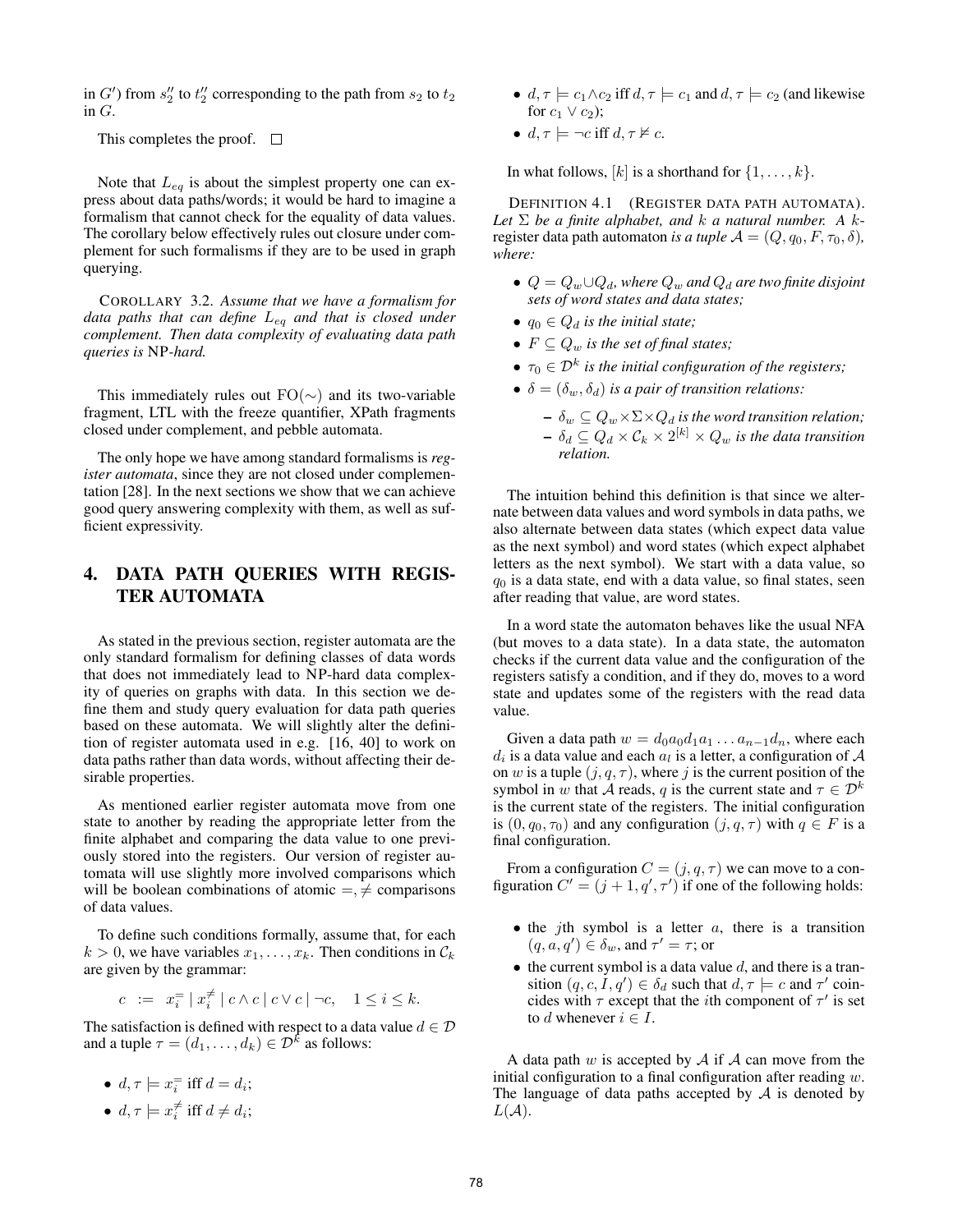#### *Data paths vs data words*

Register automata have been previously studied for data words [16, 40] and we now briefly explain the connection. A data word is a word in (Σ*×D*) *∗* , i.e., each position carries a label from Σ and a data value from *D*. A *k-register data word automaton A* is a tuple  $(Q, q_0, F, \tau_0, T)$  where *Q* is a finite set of states (no longer split into two),  $q_0 \in Q$  is the initial state,  $F \subseteq Q$  is the set of final states,  $\tau_0 \in \mathcal{D}^k$  is the initial register assignment, and *T* is a finite set of transitions of the form  $(q, a, c) \rightarrow (I, q')$ , where  $q, q'$  are states, a is a label,  $I \subseteq [k]$ , and *c* is a condition in  $\mathcal{C}_k$ .

The automaton traverses a data word from left to right, starting in  $q_0$  with  $\tau_0$  as the register configuration. If it reads  $\begin{pmatrix} a \\ d \end{pmatrix}$  in state *q* with register configuration *τ*, it may apply a transition  $(q, a, c) \rightarrow (I, q')$  if  $d, \tau \models c$ ; it then enters state  $q'$  and changes contents of registers *i*, with  $i \in I$ , to *d*.

The relationship between automata models, as needed for our purposes, is described by the lemma below. With each data path  $w = d_1 a_1 \dots a_{n-1} d_n \in \Sigma[D]^*$  we associate a data word  $s_w = \binom{\#}{d_1} \binom{a_1}{d_2} \ldots \binom{a_{n-1}}{d_n}$  over  $(\Sigma \cup \{\#\}) \times \mathcal{D}$ , where  $# \notin \Sigma$  is a new alphabet symbol.

LEMMA 4.2. *Given a k-register data path automaton A, one can construct, in* DLOGSPACE*, a k-register data word automaton A′ such that a data path w is in L*(*A*) *iff the data word*  $s_w$  *is in*  $L(\mathcal{A}')$ *.* 

It is known [16] that nonemptiness problem for data word register automata is PSPACE-complete. The above lemma shows that the PSPACE upper bound applies to data path automata. Moreover, one can verify that the PSPACE-hardness reduction applies to such automata as well. Hence, we have

COROLLARY 4.3. *The nonemptiness problem for register data path automata is* PSPACE*-complete.*

## 4.1 Regular data path queries

Our basic class of regular path queries on graphs with data is based on register data path automata.

DEFINITION 4.4. *A* regular data path query (RDPQ) *is an expression*  $Q = x \stackrel{\mathcal{A}}{\longrightarrow} y$  where  $\mathcal A$  *is a register data path automaton.*

*Given a data graph G, the result of the query*  $Q(G)$  *consists of pairs of nodes* (*v, v′* ) *such that there is a data path w* from *v to v*<sup> $\prime$ </sup> *that belongs to*  $L(\mathcal{A})$ *.* 

To evaluate RDPQs, we transform both a data graph *G* and a *k*-register data path automaton *A* into NFAs over an extended alphabet and reduce query evaluation to NFA nonemptiness. More precisely, to evaluate  $Q(G)$ , we do the following:

1. Let *D* be the set of all data values in *G*.

2. Transform  $G = \langle V, E, \rho \rangle$  into a graph  $G' = \langle V', E' \rangle$ over the alphabet  $\Sigma \cup D$  as follows:

\n- $$
V' = \{v_s, v_t \mid v \in V\}
$$
\n- $E' = \{(v_t, a, v'_s) \mid (v, a, v') \in E\}$
\n- $\bigcup \{(v_s, \rho(v), v_t) \mid v \in V\}$
\n

Basically, we split each node *v* with a data value *d* into a source node *v<sup>s</sup>* and a target node *v<sup>t</sup>* and add a *d*labeled edge between them; after that we restore the edges from *E* so that they go from target to source nodes. This is illustrated below.



- 3. Transform the automaton  $A = (Q, q_0, F, \tau_0, (\delta_w, \delta_d))$ into an NFA  $\mathcal{A}_D = (Q', q'_0, F', \delta')$  as follows:
	- $Q' = Q \times D^k$ ;
	- $q'_0 = (q_0, \tau_0);$
	- $F' = F \times D^k$ ;
	- *• δ ′* includes two types of transitions.
		- (a) Whenever we have a transition  $(q, a, q')$  in  $\delta_w$ , we add transitions  $((q, \tau), a, (q', \tau))$  to  $\delta'$ for all  $\tau \in D^k$ .
		- (b) Whenever we have a transition  $(q, c, I, q')$  in  $\delta_d$ , we add transitions  $((q, \tau), d, (q', \tau'))$  if  $d, \tau \models c$  and  $\tau'$  is obtained from  $\tau$  by putting *d* in positions from the set *I*.

For two nodes  $v, v'$  of  $G$ , we turn  $G'$  into an NFA  $\mathcal{A}_{G',v,v'}$ by letting  $v_s$  be its initial state and  $v'_t$  be its final state. Then we have the following.

PROPOSITION 4.5. Let  $Q = x \stackrel{A}{\longrightarrow} y$  be an RDPQ, and *G a* data graph whose data values form a set  $D \subseteq \overline{D}$ . Then

$$
(v, v') \in Q(G) \iff L(\mathcal{A}_{G',v,v'} \times \mathcal{A}_D) \neq \emptyset.
$$

Thus, query evaluation, like in the case of the usual RPQs, is reduced to automata nonemptiness, although this time the automata are over larger alphabets. Since the construction is polynomial in the size of *G* and exponential in the size of *A* (as *k* gets into the exponent), we immediately get a PTIME upper bound for data complexity and an EXPTIME upper bound for combined complexity. By performing onthe-fly nonemptiness checking for the product, we can lower these bounds.

THEOREM 4.6. *Data complexity of RDPQs over data graphs is in* NLOGSPACE*, and the combined complexity of RDPQs over data graphs is* PSPACE*-complete.*

The bound for data complexity cannot be lowered as there exist simple RPQs for which data complexity is NLOGSPACE-complete.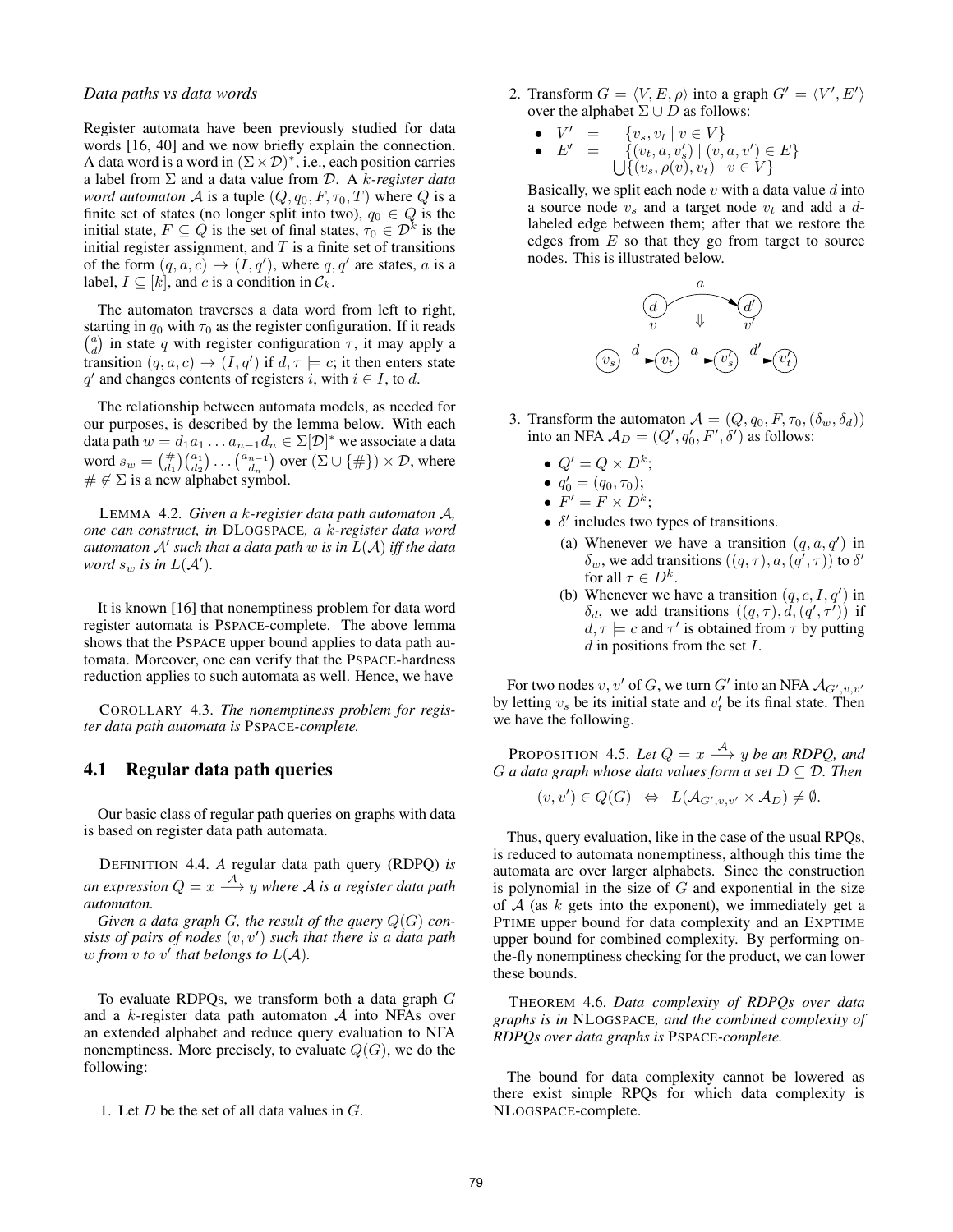# 5. QUERIES BASED ON REGULAR EX-PRESSIONS WITH MEMORY

Regular data path queries based on register automata have acceptable complexity bounds: data complexity is the same as for RPQs, and combined complexity, although exceeding the bounds on conjunctive queries and RPQs, is the same as for relational calculus or for RPQs extended with regular relations. Despite this, RDPQs as we defined them have no chance to lead to a practical language as it is inconceivable that the user will specify a register automaton over data words. Even for queries such as RPQs and their extensions, conditions are normally specified via regular expressions.

Our goal now is to introduce regular expressions that can be used in place of register automata in data path queries. Note that as long as they express languages accepted by register automata, we shall achieve an NLOGSPACE bound on data complexity by Theorem 4.6.

The first class of queries, studied in this section, is based on an extension of regular expressions with *memory* that lets us specify when data values are remembered and when they are used. The basic idea is this: we can write expressions like  $\downarrow x.a^+[x^-]$  saying: store the current data value in *x* and check that after reading a word from  $a^+$  we see the same data value (condition  $x^=$  is true). This will define data words of the form *da . . . ad*. Such expressions are relatively easy to write and understand (much easier than automata), and the complexity of their query evaluation will not exceed that of register automata.

DEFINITION 5.1 (EXPRESSIONS WITH MEMORY). *Let*  $\Sigma$  *be a finite alphabet and*  $x_1, \ldots, x_k$  *a set of variables. Then* regular expressions with memory *are defined by the grammar:*

$$
e := \varepsilon \mid a \mid e + e \mid e \cdot e \mid e^+ \mid e[c] \mid \downarrow \bar{x}.e \quad (3)
$$

*where a ranges over alphabet letters, c over conditions in*  $\mathcal{C}_k$ *, and*  $\bar{x}$  *over tuples of variables from*  $x_1, \ldots, x_k$ *.* 

*A regular expression with memory e is well-formed if it satisfies two conditions:*

- *Subexpressions*  $e^+$ ,  $e[c]$ , and  $\downarrow \bar{x}$ .e are not allowed if  $e$ *reduces to ε. Formally, e reduces to ε if it is ε, or it is*  $e_1 + e_2$  *or*  $e_1 \cdot e_2$  *or*  $e_1^+$  *or*  $e_1[c]$  *or*  $\downarrow \bar{x}.e_1$  *where*  $e_1$  *(and e*2*) reduce to ε.*
- *• No variable appears in a condition before it appears*  $in \downarrow \bar{x}$ .

*The class of well-formed regular expressions with memory is denoted by*  $\text{REG}(\Sigma[x_1, \ldots, x_k])$ *.* 

The extra condition of being well-formed is to rule out pathological cases like *ε*[*c*] for checking conditions over empty subexpressions, or  $a[x^=]$  for checking equality with a variable that has not been defined. In what follows we always assume that regular expressions with memory are wellformed.

The intuition behind the expressions is that they process a data path in the same way that the register automaton would, by storing data values in variables, using these variables for comparisons and moving through the word by reading a letter from the finite alphabet. Note that when we bound a variable we do not specify the scope of this binding. This means that the variable can be used at any point after it was bounded till the end of the expression and is analogous to how register automata store and use data values.

EXAMPLE 5.2. We now give four examples of such expressions and languages they recognize, before formally defining their semantics.

- 1. The expression  $\downarrow x.(a[x \neq])^+$  defines the language of data paths where all edges are labeled *a* and the first data value is different from all other data values. It starts by binding *x* to the first data value; then it proceeds checking that the letter is *a* and condition  $x^{\neq}$  is satisfied, which is expressed by  $a[x^{\neq}]$ ; the expression is then put in the scope of  $+$  to indicate that the number of such values is arbitrary.
- 2. The expression  $\downarrow x.(ab)^{+}[x^{\neq}]$  denotes the language of data paths whose label is of the form *ab . . . ab* and for which the first data value is different from the last. Note that the order of  $+$  and condition is now different: the condition is checked after verifying that the label is in  $(ab)^+$ , i.e., at the end of the word.
- 3. The expression  $\downarrow x.a^+[x^=] + \varepsilon$  denotes the language of data paths where all labels are *a* and the first data value is equal to the last. Note that one such data path is simply of the form *d*, for  $d \in \mathcal{D}$ , with label  $\varepsilon$ .
- 4. The language *Leq* of data paths in which two data values are the same (see Section 3) is given by the expression  $\Sigma^* \cdot \downarrow x . \Sigma^+ [x^=] \cdot \Sigma^*$ , where  $\Sigma$  is the shorthand for  $a_1 + \ldots + a_l$ , whenever  $\Sigma = \{a_1, \ldots, a_l\}$  and  $\Sigma^*$  is the shorthand for  $\Sigma^+ + \varepsilon$ . It says: at some point, bind *x*, and then check that after one or more edges, we have the same data value.

Semantics First, we define the *concatenation* of two data paths  $w = d_1 a_1 \dots a_{n-1} d_n$  and  $w' = d_n a_n \dots a_{m-1} d_m$  as  $w \cdot w' = d_1 a_1 \dots a_{n-1} d_n a_n \dots a_{m-1} d_m$ . Note that it is only defined if the last data value of *w* equals the first data value of *w ′* . The definition naturally extends to concatenation of several data paths. If  $w = w_1 \cdots w_l$ , we shall refer to it as a *splitting* of a data path (into  $w_1, \ldots, w_l$ ).

The semantics is defined by means of a relation  $(e, w, \sigma)$  *⊢*  $\sigma'$ , where  $e \in \text{REG}(\Sigma[x_1, \ldots, x_k])$  is a regular expression with memory, *w* is a data path, and both  $\sigma$  and  $\sigma'$  are *k*-tuples over *D ∪ {⊥}* (the symbol *⊥* means that a register has not been assigned yet). The intuition is as follows: one can start with a memory configuration  $\sigma$  (i.e., values of  $x_1, \ldots, x_k$ ) and parse *w* according to *e* in such a way that at the end the memory configuration is  $\sigma'$ . The language of *e* is then defined as

$$
L(e) = \{ w \mid (e, w, \bar{\perp}) \vdash \sigma \text{ for some } \sigma \},
$$

where  $\bar{\perp}$  is the tuple of *k* values  $\bot$ .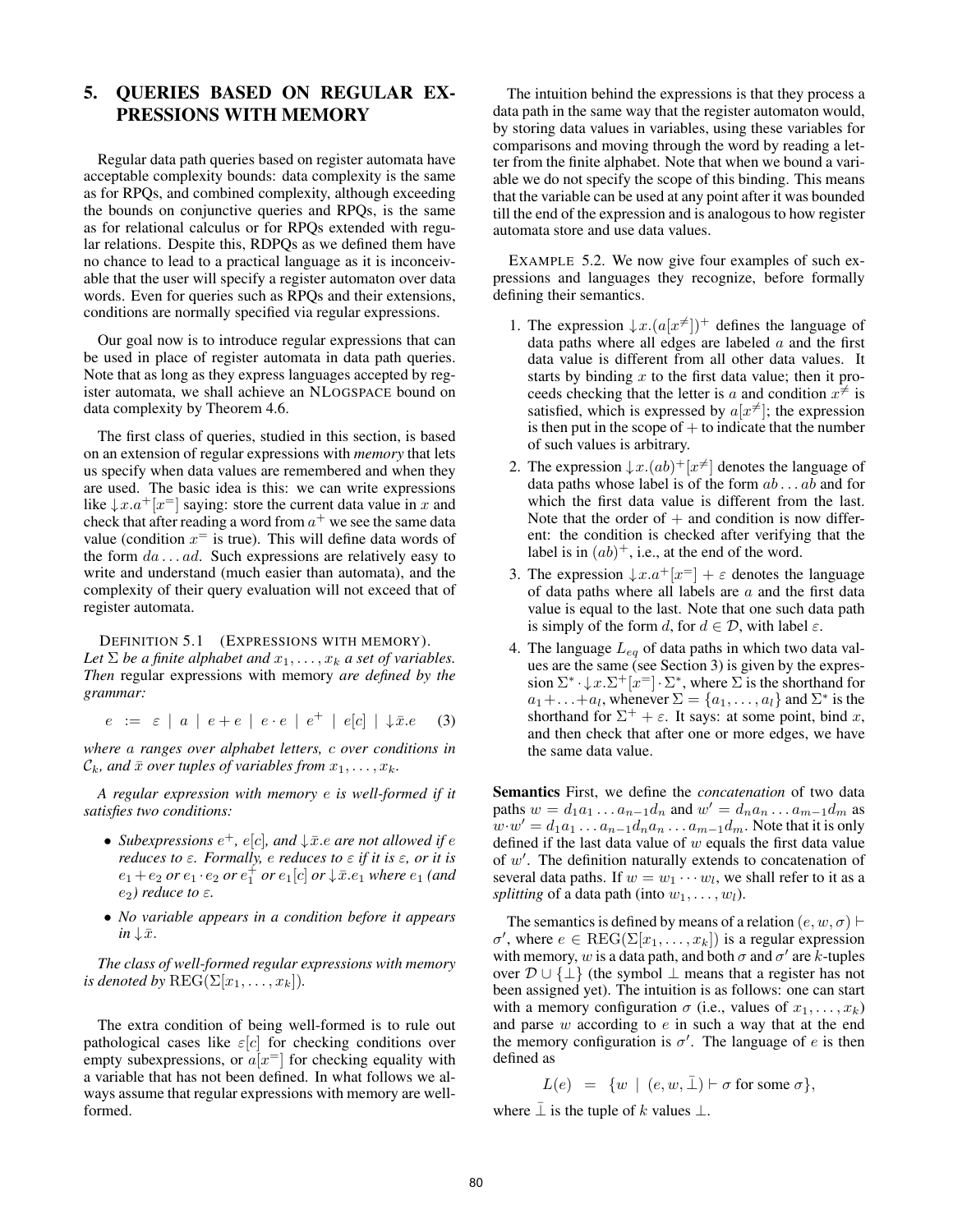The relation *⊢* is defined inductively on the structure of expressions. Recall that the empty word corresponds to a data path with a single data value *d* (i.e., a single node in a data graph). We use the notation  $\sigma_{\bar{x}=d}$  for the valuation obtained from  $\sigma$  by setting all the variables in  $\bar{x}$  to *d*.

- $(\varepsilon, w, \sigma) \vdash \sigma'$  iff  $w = d$  for some  $d \in \mathcal{D}$  and  $\sigma' = \sigma$ .
- $(a, w, \sigma) \vdash \sigma'$  iff  $w = d_1 a d_2$  and  $\sigma' = \sigma$ .
- $(e_1 \cdot e_2, w, \sigma) \vdash \sigma'$  iff there is a splitting  $w = w_1 \cdot w_2$ of *w* and a valuation  $\sigma''$  such that  $(e_1, w_1, \sigma) \vdash \sigma''$  and  $(e_2, w_2, \sigma'') \vdash \sigma'.$
- $\bullet$  (*e*<sub>1</sub> + *e*<sub>2</sub>*, w, σ*) *⊦ σ*' iff (*e*<sub>1</sub>*, w, σ*) *⊦ σ*' or (*e*<sub>2</sub>*, w, σ*) *⊦ σ ′* .
- $(e^+, w, \sigma) \vdash \sigma'$  iff there are a splitting  $w = w_1 \cdots w_m$ of *w* and valuations  $\sigma = \sigma_0, \sigma_1, \ldots, \sigma_m = \sigma'$  such that  $(w, w_i, \sigma_{i-1}) \vdash \sigma_i$  for all  $i \in [m]$ .
- $(\downarrow \bar{x}.e, w, \sigma) \vdash \sigma'$  iff  $(e, w, \sigma_{\bar{x}=d}) \vdash \sigma'$ , where *d* is the first data value of *w*.
- $\bullet$  (*e*[*c*], *w*, *σ*) *⊦ σ*' iff (*e*, *w*, *σ*) *⊦ σ*' and *σ*', *d*  $\models$  *c*, where *d* is the last data value of *w*.

Take note that in the last item we require that  $\sigma'$ , and not  $\sigma$ , satisfies *c*. The reason for this is that our initial assignment might change before reaching the end of the expression and we want this change to be reflected when we check that condition *c* holds.

Translation into automata We now show that regular expressions with memory can be efficiently translated into register automata.

PROPOSITION 5.3. *For each regular expression with memory*  $e \in \text{REG}(\Sigma[x_1, \ldots, x_k])$  *one can construct, in* DLOGSPACE*, a k-register data path automaton A<sup>e</sup> such that*  $L(e) = L(\mathcal{A}_e).$ 

*More precisely, the automaton*  $\mathcal{A}_e = (Q, q_0, F, \bar{\perp}, \delta)$ *(over data domain D ∪ {⊥}*) *has the property that for any two valuations*  $\sigma$ *,* $\sigma'$  *and a data path w, we have*  $(e, w, \sigma)$  *⊢ σ ′ iff the automaton* (*Q, q*0*, F, σ, δ*) *has an accepting run on w that ends with the register configuration σ ′ .*

#### 5.1 Query evaluation

We now deal with the following queries.

DEFINITION 5.4. *A* regular data path query with memory *is an expression*  $Q = x \stackrel{\tilde{e}}{\longrightarrow} y$ *, where e is regular expression with memory.*

*Given a data graph G, the result of the query*  $Q(G)$  *consists of pairs of nodes* (*v, v′* ) *such that there is a data path w* from  $v$  to  $v'$  that belongs to  $L(e)$ .

*The class of these queries is denoted by*  $RDPQ_{mem}$ *.* 

Using Proposition 5.3 combined with Theorem 4.6 we immediately obtain:

COROLLARY 5.5. *Data complexity of* RDPQ<sub>mem</sub> *queries is in* NLOGSPACE*.*

From the same connection we also get the upper bound (PSPACE) for combined complexity. It turns out that we can achieve PSPACE-hardness with expressions with memory (see the appendix for the proof). Thus, we have

THEOREM 5.6. *Combined complexity of evaluating* RDPQmem *queries is* PSPACE*-complete.*

The question is whether we can reduce this complexity – ideally to PTIME, but at least to NP, to match the combined complexity of conjunctive queries. The following corollary (to the proof of Theorem 5.6) shows that many restrictions will not work.

COROLLARY 5.7. *Combined complexity of evaluating* RDPQmem *queries remains* PSPACE*-hard for expressions that use at most one*  $^+$  *and*  $\neq$  *symbol, are specified over a singleton alphabet*  $\Sigma = \{a\}$ *, and are evaluated over a fixed graph.*

In one case, we can lower the complexity.

PROPOSITION 5.8. *Combined complexity of* RDPQ<sub>mem</sub> *queries whose regular expressions do not have subexpressions of the form e* <sup>+</sup> *is* NP*-complete.*

The restriction, while achieving better combined complexity, is too strong, as it effectively restricts one to languages of data paths whose projections on  $\Sigma^*$  are finite. All the examples we saw earlier use subexpressions *e* <sup>+</sup>. So if we want to achieve tractability, we need to look at a very different way of restricting expressions. This is what we do in the next section.

# 6. QUERIES BASED ON REGULAR EX-PRESSIONS WITH EQUALITY

The class of regular expressions for data paths that lets us lower the combined complexity of queries to PTIME permits testing for equality or inequality of data values at the beginning or the end of a data (sub)path. For example,  $(\Sigma^+)_{\neq}$ denotes the set of all data paths having different first and last data values. The language *Leq* of data paths on which two data values are the same is given by  $\Sigma^* \cdot (\Sigma^+) = \cdot \Sigma^*$ : it checks for the existence of a nonempty subpath (with label in  $\Sigma^+$ ) such that the nodes at the beginning and at the end of this subpath have the same data value, indicated by subscript =.

DEFINITION 6.1 (EXPRESSIONS WITH EQUALITY). *Let* Σ *be a finite alphabet. Then* regular expressions with equality *are defined by the grammar:*

*e* :=  $\varepsilon$  | *a* | *e* + *e* | *e*  $\cdot$  *e* | *e*<sup> $+$ </sup> | *e*<sub>=</sub> | *e*<sub> $\neq$ </sub> (4)

*where a ranges over alphabet letters.*

The language  $L(e)$  of data paths denoted by a regular expression with equality *e* is defined as follows.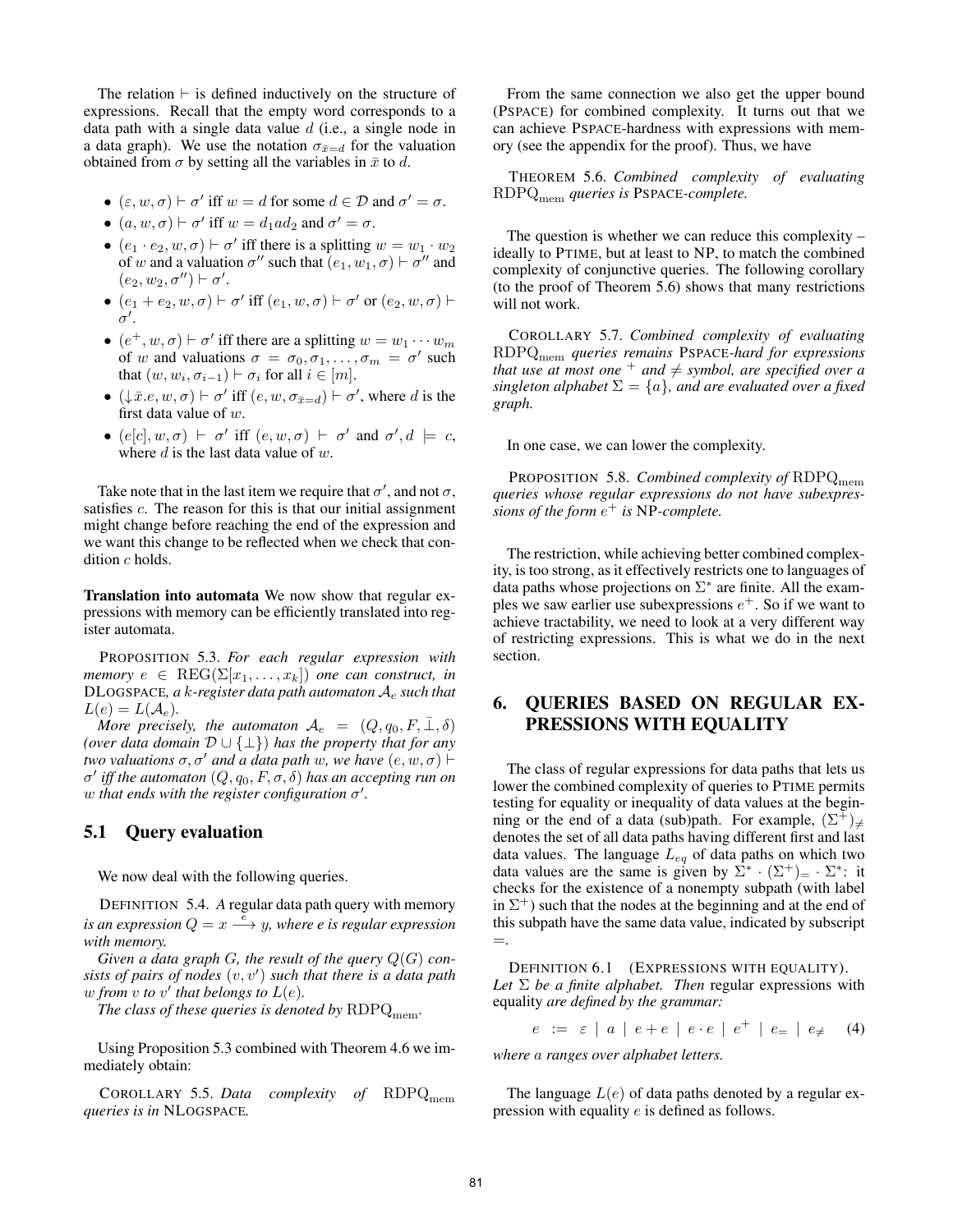- $L(\varepsilon) = \{d \mid d \in \mathcal{D}\}.$
- *• L*(*a*) = *{dad′ | d, d′ ∈ D}*.
- $L(e \cdot e') = L(e) \cdot L(e').$
- $L(e + e') = L(e) \cup L(e').$
- *•*  $L(e^+) = \{w_1 \cdots w_k \mid k \ge 1 \text{ and each } w_i \in L(e)\}.$
- *•*  $L(e_)=$   $\{d_1a_1 \ldots a_{n-1}d_n \in L(e) \mid d_1 = d_n\}.$
- $L(e_{\neq}) = \{d_1a_1 \ldots a_{n-1}d_n \in L(e) \mid d_1 \neq d_n\}.$

These expressions sacrifice the ability to check conditions as one goes along the path, making it only possible to check conditions at the start and the end of chosen subexpressions. Looking at Example 5.2, all languages except the first can be defined by regular expressions with memory. We already saw how to do the language *Leq*; the expression  $\downarrow x.(ab)^{+}[x^{\neq}]$  is equivalent to  $(ab)^{+}_{\neq}$ . The expression  $\downarrow$ *x*. $(a[x^{\neq}]$ <sup>+</sup> describing the language of data paths in which all data values are different from the first one, requires checking a condition multiple times. We now show that this goes beyond the power of expressions with equality, which are strictly weaker than expressions with memory.

- PROPOSITION 6.2. *1. For each regular expression with equality, there is an equivalent regular expression with memory.*
- 2. For the regular expression with memory  $\downarrow x.(a[x^{\neq}])^+$ *there is no equivalent regular expression with equality.*

### 6.1 Query evaluation

We now deal with the following queries.

DEFINITION 6.3. *A* regular data path query with equality *is an expression*  $Q = x \stackrel{\tilde{e}}{\longrightarrow} y$ *, where e is regular expression with equality.*

*Given a data graph G, the result of the query*  $Q(G)$  *consists of pairs of nodes* (*v, v′* ) *such that there is a data path w* from  $v$  to  $v'$  that belongs to  $L(e)$ .

*The class of these queries is denoted by*  $RDPQ$ <sub>=</sub>.

Combining Propositions 5.3 and 6.2 we see that the power of regular expressions with equality is subsumed by register automata; hence combined with Theorem 4.6 we immediately obtain:

COROLLARY 6.4. *Data complexity of* RDPQ<sup>=</sup> *queries is in* NLOGSPACE*.*

We now show that combined complexity for RDPQ queries is tractable, i.e., is even better than the combined complexity of conjunctive queries. Our outline of the polynomial-time algorithm is as follows. We start with a data graph  $G = \langle V, E, \rho \rangle$  whose data values form a (finite) set  $D \subset D$  and a regular expression with equality *e*.

1. We first show that we can efficiently generate a context-free grammar  $\mathcal{G}_{e,D}$  whose language corresponds to the set of all data paths from *L*(*e*)

whose data values are in *D*. More precisely, every word in  $L(\mathcal{G}_{e,D})$  will be of the form  $d_1a_1d_2d_2a_2d_3d_3\dots d_{n-1}d_{n-1}a_{n-1}d_n$ , where  $d_i \in D$ and  $a_i \in \Sigma$ . We say that this word, in which each data value, except the first and the last, appears twice, corresponds to the data path  $d_1a_1d_2a_2d_3 \ldots a_{n-1}d_n$ .

- 2. We then convert  $\mathcal{G}_{e,D}$ , in polynomial time, into an equivalent PDA  $\mathcal{A}(\mathcal{G}_{e,D})$ .
- 3. Given two nodes *v, v′* in *G*, we construct an NFA  $\mathcal{A}_{G,v,v'}$ . To do so we first define a graph  $G' = \langle V', E' \rangle$ that will reflect the fact that all data values from *G* have to be doubled if they appear on a path as intermediate nodes. We define  $G' = \langle V', E' \rangle$  as follows:
	- $V' =$ *′* =  $V \cup {\{\tilde{u}, \hat{u} \mid u \in V\}} \cup \{s, t\}$
	- $\bullet$   $E' = \{ (v_1, a, \tilde{v}_2) \mid (v_1, a, v_2) \in E \}$ <br> $\downarrow \{ \{ (\tilde{u}, \rho(u), \hat{u}), (\hat{u}, \rho(u), u) \mid u \}$  $\{ \int \int \hat{d}(\tilde{u}, \rho(u), \hat{u}), (\hat{u}, \rho(u), u) \mid u \in V \}$

Similarly as when dealing with register automata we triple each node and add an edge between new nodes that will reflect the fact that every intermediate data value will have to be doubled. This is illustrated below.



In addition, we also add edges  $(s, \rho(v), v)$  and  $(\tilde{v}', \rho(v'), t)$  to *E'*. We now get the automaton  $\mathcal{A}_{G,v,v'}$ as the automaton obtained from *G′* by setting *s* as the initial and *t* as the final state. Note that the construction of the automaton  $\mathcal{A}_{G,v,v'}$  is polynomial.

4. Finally, for  $Q = x \xrightarrow{e} y$  we have  $(v, v') \in Q(G)$  iff the language  $A_{G,v,v'}$  has nonempty intersection with the language generated by the grammar  $\mathcal{G}_{e,D}$ . This follows by an argument similar to the proof of Proposition 4.5.

Since the intersection of a context-free language and a regular language is context-free and can be obtained by the product construction of a PDA and an NFA, this means that  $(v, v') \in Q(G)$  iff the product  $\mathcal{A}(\mathcal{G}_{e,D}) \times$  $\mathcal{A}_{G,v,v'}$  defines a nonempty language. This product is a PDA, so we can check its nonemptiness in polynomial time, giving us a polynomial algorithm for query evaluation.

Steps 2, 3, and 4 above use the standard constructions of converting CFGs into PDAs, taking products, and checking PDAs for nonemptiness. So what is missing is the construction of the CFG  $\mathcal{G}_{e,D}$ , which we show next.

Regular expressions with equality into CFGs Assume that we have a finite set *D* of data values. We now inductively construct CFGs  $\mathcal{G}_{e,D}$  for all regular expressions with equality. The terminal symbols of these CFGs will be  $\Sigma$  plus all elements of *D*. All nonterminals in  $\mathcal{G}_{e,D}$  will be of the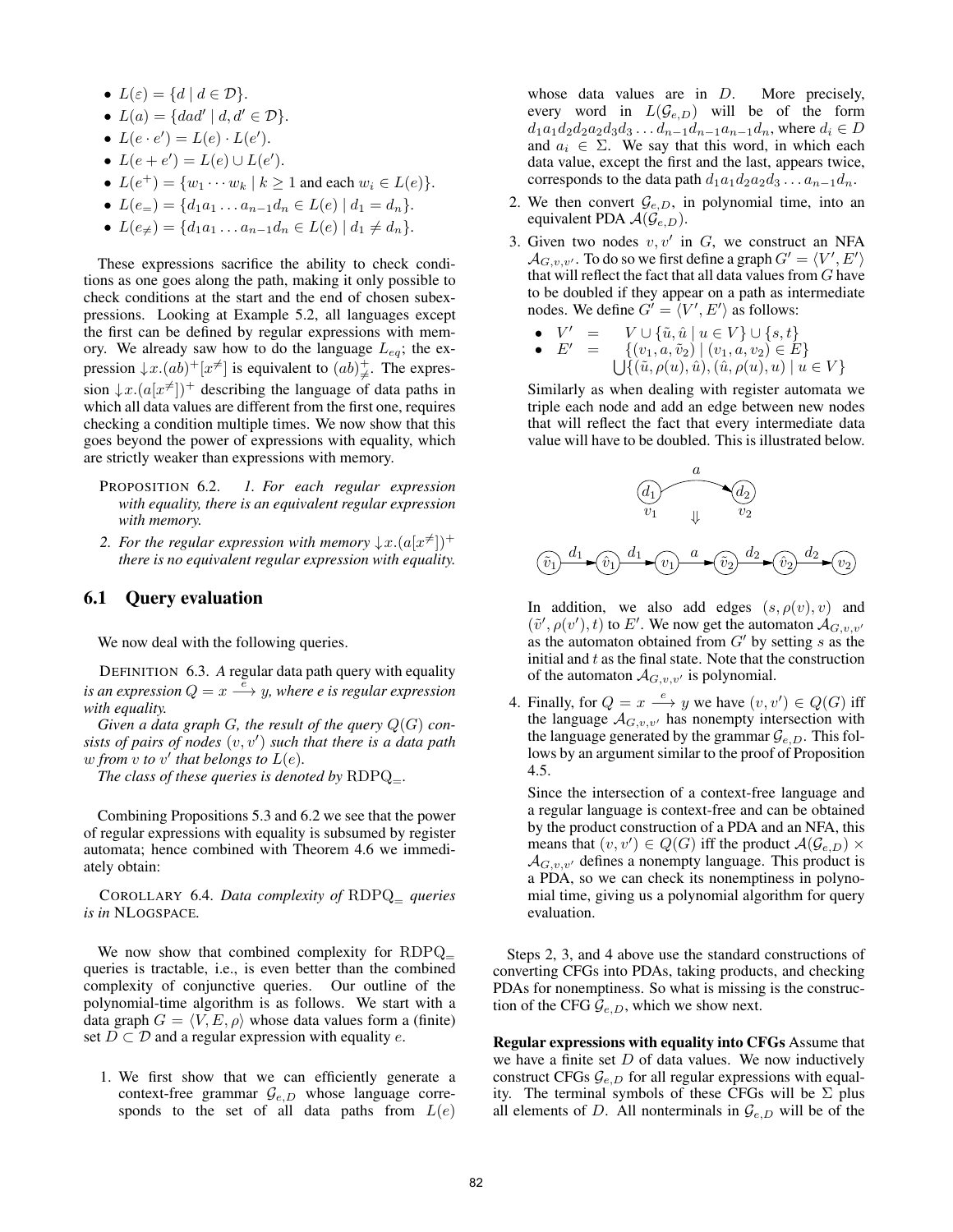form  $A_{e'}$  and  $A_{e'}^{dd'}$ , where  $e'$  ranges over subexpressions of *e* and  $d, d' \in D$ . Intuitively, words derived from  $A_{e'}^{dd'}$  will correspond to (in a way previously described) data paths in  $L(e')$  with data values from *D* that start with *d* and end with  $d'$ ; words derived from  $A_{e'}$  will correspond to data paths in  $L(e')$  with data values from *D*. The start symbol for the grammar corresponding to the expression *e* will be *Ae*.

The productions of the grammars  $\mathcal{G}_{e,D}$  are now defined inductively as follows.

- If  $e = \varepsilon$ , we have productions  $A_{\varepsilon} \to \bigvee_{d \in D} A_{\varepsilon}^{dd}$  and  $A_{\varepsilon}^{dd} \to d$  for each  $d \in D$ .
- If  $e = a$ , for  $a \in \Sigma$ , we have productions  $A_e \rightarrow$  $\bigvee_{d,d' \in D} A_e^{dd'}$  and  $A_e^{dd'} \to dad'$  for all  $d, d' \in D$ .
- If  $e = e_1 \cdot e_2$ , we have productions  $A_e \rightarrow$  $\bigvee_{d,d'\in D}A_e^{dd'}$  and  $A_e^{dd'}\to \bigvee_{d''\in D}A_{e_1}^{dd''}A_{e_2}^{d''d'}$  for all  $d, d' \in D$  together with all the productions of the grammars  $\mathcal{G}_{e_1,D}$  and  $\mathcal{G}_{e_2,D}$ .
- If  $e = e_1 + e_2$ , we have productions  $A_e \rightarrow$  $\bigvee_{d,d' \in D} A_e^{dd'}$  and  $A_e^{dd'} \rightarrow A_{e_1}^{dd'} | A_{e_2}^{dd'}$  for all  $d, d' \in$ *D* together with all the productions of the grammars  $\mathcal{G}_{e_1,D}$  and  $\mathcal{G}_{e_2,D}$ .
- If  $e = (e_1)^+$ , we have productions  $A_e \rightarrow$  $\bigvee_{d,d' \in D} A_e^{dd'}$  and  $A_e^{dd'} \to A_{e_1}^{dd'} | \bigvee_{d'' \in D} A_{e_1}^{dd''} A_e^{d''d'}$ for all  $d, d' \in D$  together with all the productions of the grammar  $\mathcal{G}_{e_1,D}$ .
- If  $e = (e_1)_=$ , we have productions  $A_e \rightarrow \bigvee_{d \in D} A_e^{dd}$ and  $A_e^{dd} \rightarrow A_{e_1}^{dd}$  for all  $d \in D$  together with all the productions of the grammar  $\mathcal{G}_{e_1,D}$ .
- If  $e = (e_1)_\neq$ , we have productions  $A_e \rightarrow$  $\bigvee_{d,d' \in D, d \neq d'} A_e^{dd'}$  and  $A_e^{dd'} \rightarrow A_{e_1}^{dd'}$  for all  $d, d' \in D$ with  $d \neq d'$ , together with all the productions of the grammar  $\mathcal{G}_{e_1,D}$ .

It is clear from the construction that all words generated by this grammar(with the sole exception of the empty word) have all of their intermediate data values (i.e. letters corresponding to values in *D*) doubled, except the first and the last one.

Note that with these expressions we assume that *ε* can appear only when denoting the empty word and will be removed otherwise. We require this, so that we would not get productions that produce objects that are not data paths, such as e.g. *ddd* for the expression  $\varepsilon \cdot \varepsilon \cdot \varepsilon$ . Note that this is not a problem, since all expressions can be rewritten to be of this form in DLOGSPACE.

The main result connecting these CFGs with languages of regular expressions with equality is this. Recall that when we say that a word over  $\Sigma$  and  $D$  corresponds to a data path with values in *D*, we mean that it equals the data path with all the data values, except the first and the last, doubled.

PROPOSITION 6.5. *The language of words derived by each CFG*  $\mathcal{G}_{e,D}$  *corresponds to the set of data paths in*  $L(e)$ 

*whose data values come from D. Furthermore, the set of words derived from each nonterminal Add′ e corresponds to the set of data paths in*  $L(e)$  *which start with d, end with d', and whose data values come from D.*

*Moreover, the CFG Ge,D can be constructed in polynomial time from e and D.*

This, together with the algorithm shown above, finally gives us tractability of combined complexity.

THEOREM 6.6. *Combined complexity of* RDPQ<sup>=</sup> *queries is in* PTIME*.*

The correctness of the procedure shown in this section is proved in the appendix.

## 7. CONJUNCTIVE REGULAR PATH QUERIES WITH DATA

A standard extension of RPQs is that to *conjunctive RPQs*, or CRPQs [12, 18, 22]. These add conjunctions of RPQs and existential quantification over variables, in the same way as conjunctive queries extend atomic formulae of relational calculus. We now look at similar extensions of RPQs with data.

Formally, a *conjunctive regular data path query (CRDPQ)* is an expression of the form

$$
Ans(\bar{z}) := \bigwedge_{1 \le i \le m} x_i \xrightarrow{L_i} y_i,\tag{5}
$$

where  $m > 0$ , each  $x_i \stackrel{L_i}{\longrightarrow} y_i$  is a regular data path query (in one of the formalisms studied here), and  $\bar{z}$  is a tuple of variables among  $\bar{x}$  and  $\bar{y}$ . A query with the head  $Ans()$  (i.e., no variables in the output) is called a *Boolean* query. Depending on which RDPQs are used in (5) we shall be referring to CRDPQs, or CRDPQs with memory, or CRDPQs with equality.

These queries extend RDPQs with conjunction, as well as existential quantification: variables that appear in the body but not in the head (i.e., variables in  $\bar{x}$  and  $\bar{y}$  but not  $\bar{z}$ ) are assumed to be existentially quantified.

The semantics of a CRDPQ *Q* of the form (5) over a data graph  $G = \langle V, E, \rho \rangle$  is defined as follows. Given a valuation  $\nu$  :  $\bigcup_{1 \le i \le m} \{x_i, y_i\} \to V$ , we write  $(G, \nu) \models Q$  if  $(\nu(x_i), \nu(y_i))$  is in the answer of  $x_i \stackrel{L_i}{\longrightarrow} y_i$  on *G*, for each  $i = 1, \ldots, m$ . Then  $Q(G)$  is defined as the set of all tuples  $\nu(\bar{z})$  such that  $(G, \nu) \models Q$ . If *Q* is Boolean, we let  $Q(G)$  be true if  $(G, \nu) \models Q$  for some  $\nu$  (that is, as usual, the empty tuple models the Boolean constant true, and the empty set models the Boolean constant false).

As with RDPQs, we study data and combined complexity of the query evaluation problem, i.e. checking, for a CRDPQ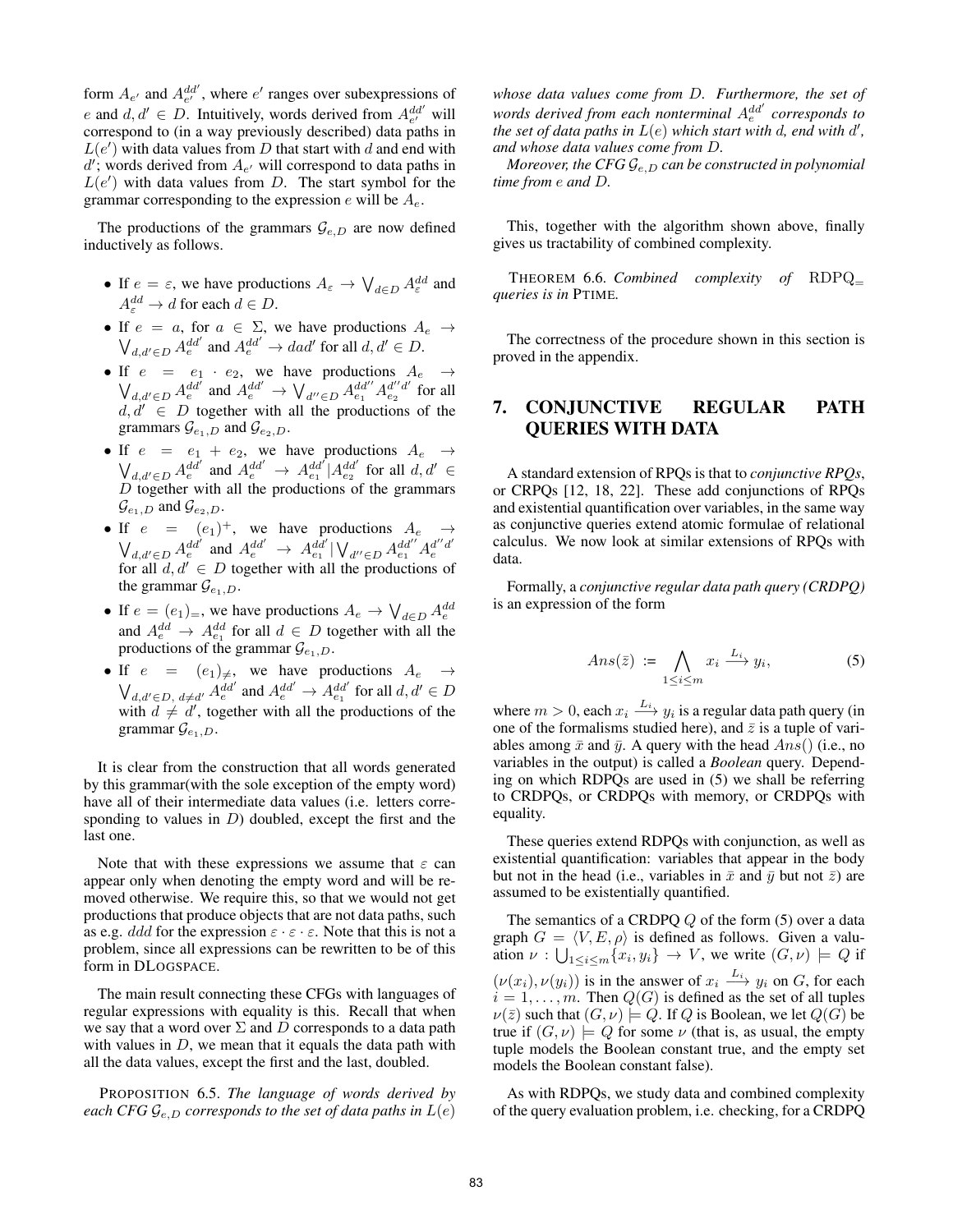| Query answering                |                     | <b>RDPO</b>  |              | $RDPQ_{mem}$ |                                                   | $\overline{\mathrm{RDPQ}}_{\mathrm{mem}}$<br>over finite words |              | $RDPQ_$      |  |
|--------------------------------|---------------------|--------------|--------------|--------------|---------------------------------------------------|----------------------------------------------------------------|--------------|--------------|--|
| data complexity                |                     | NLOGSPACE-c. |              | NLOGSPACE-c. |                                                   | NLOGSPACE-c.                                                   |              | NLOGSPACE-c. |  |
| combined complexity            |                     | PSPACE-c.    |              | PSPACE-c.    |                                                   | $NP-c$ .                                                       |              | <b>PTIME</b> |  |
| (a) for single data path query |                     |              |              |              |                                                   |                                                                |              |              |  |
|                                | Query answering     |              | <b>CRDPO</b> |              | $\overline{\mathrm{CRD}}\mathrm{PQ}_\mathrm{mem}$ |                                                                | $CRDPQ_$     |              |  |
|                                | data complexity     |              | NLOGSPACE-c. |              | NLOGSPACE-c.                                      |                                                                | NLOGSPACE-c. |              |  |
|                                | combined complexity |              | PSPACE-c.    |              | PSPACE-c.                                         |                                                                | $NP-c.$      |              |  |
| (b) for conjunctive queries    |                     |              |              |              |                                                   |                                                                |              |              |  |

(b) for conjunctive queries

#### Figure 2: Summary of complexity results for classes of queries

*Q*, a data graph *G* and a tuple of nodes  $\bar{v}$ , whether  $\bar{v} \in Q(G)$ (for data complexity the query *Q* is fixed).

First, we show that for all the three formalisms based on register automata and regular expressions for them, no cost is incurred by going from RDPQs to CRDPQs as far as data complexity is concerned.

THEOREM 7.1. *Data complexity of conjunctive regular data path queries remains* NLOGSPACE*-complete if they are specified using register automata, regular expressions with memory, or regular expressions with equality.*

PROOF. Consider a query of the form  $(5)$  and let  $\bar{z}'$  be the tuple of variables from  $\bar{x}$  and  $\bar{y}$  that is not present in  $\bar{z}$ . To check whether  $\bar{v} \in Q(G)$ , we need to check whether there exists a valuation  $\bar{v}'$  for  $\bar{z}'$  so that under that valuation each of the RDPQs in the conjunction in (5) is true.

We know from the previous sections that checking whether  $v \stackrel{L}{\longrightarrow} v'$  evaluates to true for some nodes  $v, v'$ can be done with NLOGSPACE data complexity for all the formalisms mentioned in the theorem. Thus, given a data graph  $G = \langle V, E, \rho \rangle$ , we can enumerate all the tuples from  $V^{|\bar{z}'|}$ , and for each of them check the truth of all the RD-PQs in conjunction (5). Since we deal with data complexity,  $|\bar{z}'|$  is fixed, and thus such an enumeration can be done in logarithmic space, showing that query evaluation remains in NLOGSPACE.

For combined complexity, we have the same bounds for CRDPQs given by register automata and expressions with memory as in the case of a single RDPQ. For regular expressions with equality we get NP-completeness, which matches the combined complexity of conjunctive queries and CR-PO<sub>s</sub>.

THEOREM 7.2. *Combined complexity of conjunctive regular data path queries remains* PSPACE*-complete if they are specified using register automata or regular expressions with memory. It is* NP*-complete if they are specified using regular expressions with equality.*

PROOF. PSPACE-hardness follows from the corresponding results for RDPQs and RDPQs with memory, and NPhardness follows from NP-hardness of relational conjunctive queries. Thus we show upper bounds. The algorithm (using notations from the proof of Theorem 7.1) is the same in all three cases: guess a tuple  $\bar{v}'$  of nodes for  $\bar{z}'$ , and check whether all the RDPQs in conjunction (5) are true. We know that for register automata and regular expressions with memory the latter can be done in PSPACE; since PSPACE is closed under nondeterministic guesses we have the PSPACE upper bound for combined complexity. For regular expressions with equality, an NP upper bound for the algorithm follows from the PTIME bound for combined complexity for RDPQs with equality.  $\square$ 

## 8. SUMMARY AND FUTURE WORK

The tables in Figure 2 give the summary of data and combined complexity for various query languages studied in this paper. As we introduced models that expand the usual RPQs and CRPQs that handle only edge labels and can now manipulate data in the nodes, we get, as expected, a slightly higher complexity bounds for combined complexity. However, using a large class of regular expressions that can express many properties of interest, we can match the usual bound of RPQs. For CRPQs with data, the bounds are only slightly higher than those for data-free CRPQs; in some cases they coincide with bounds for CRPQs extended with comparisons of paths, and for some, there is no price to pay for incorporating data comparisons into queries.

This is an initial investigation on combining data and topology in graph query languages, and we plan to extend this work in several directions. One of them has to do with optimizing queries, in particular, with studying containment and equivalence as in [18, 25]. We are also interested in handling constraints in graph query languages [2, 26]. Another direction is to study extensions with path comparisons as in [4], combined with querying data. We also plan to study incomplete data, by extending patterns in [5] with data, potentially incomplete.

Yet another direction we intend to pursue is to define our expressions over data words, a setting usually treated in the literature, and try to study their classical language theoretic properties, such as membership testing, nonemptiness, containment, etc. To lower complexity we might even consider restricting regular expressions with memory in such a way that equality tests are more explicit, while still allowing them to be far more expressive than expressions with equality. We